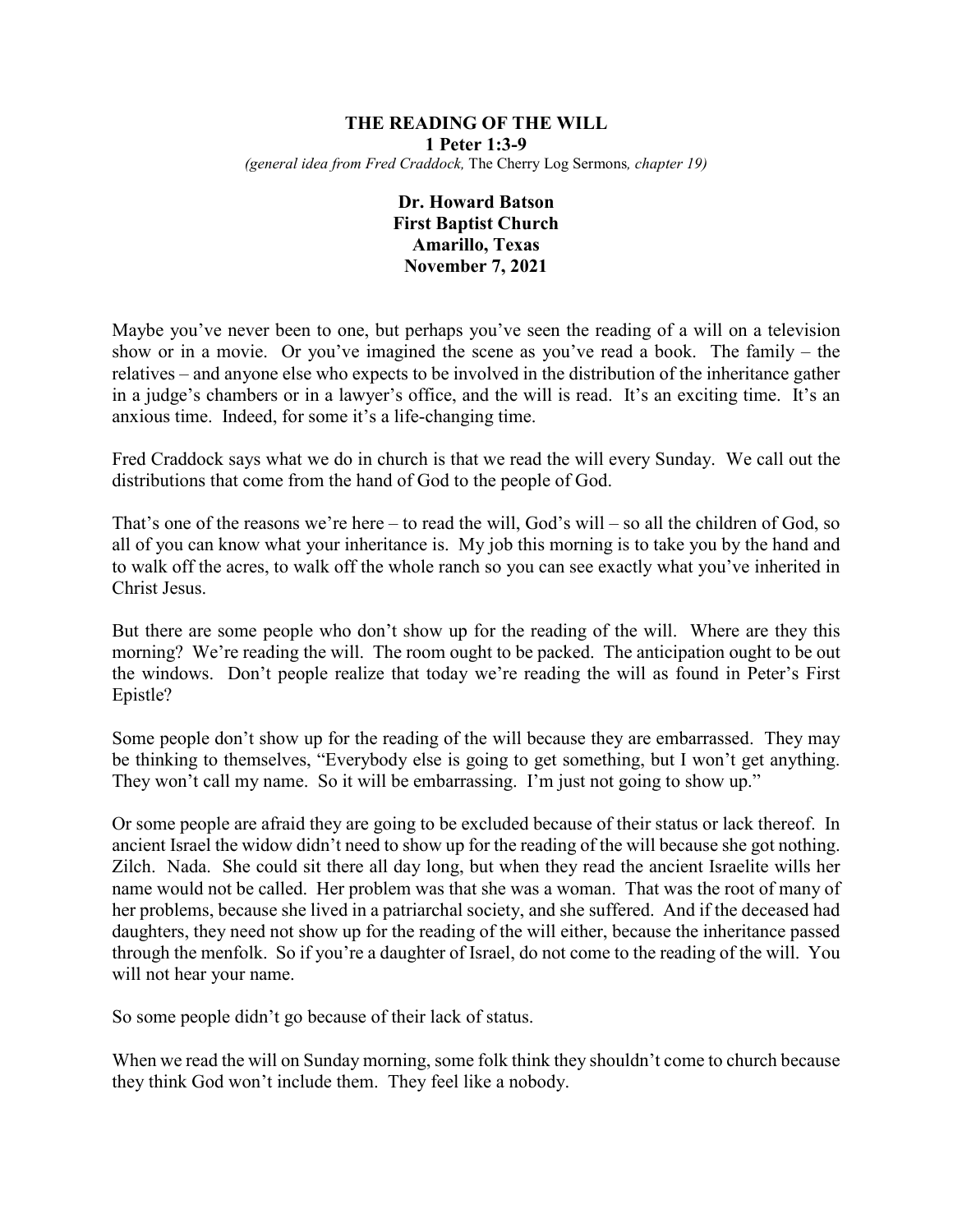But then I think of the passage in Isaiah 56 where the Lord says, "I do not want foreigners to say, 'I do not have a place among the people of God.' I do not want the eunuch to say, 'I am just a dead tree.' The day is coming, the day is coming," says the Lord, "when the stranger, the alien, the foreigner, the transient will have a place in my house."

The way things happen in our world, the benefactor gets to dole out, give out his or her worldly worth in any way he or she might deem appropriate. There are really some strange things, you know. Some people don't show up at the reading of the will because it's a time when the benefactor can actually be hateful toward the family. It's a time when he gets the last word.

And wills can be changed – based upon a whim – changed and changed and changed again. There was a cartoon that depicted a man with his whole family waiting on him. "Can I pour you some more tea, Daddy?" "Can I rub lotion on your feet, Daddy?" "Can I help you, Daddy?" "Can I fluff your pillow, Daddy?" It says in the caption that life had never been better for Mr. Jones since he took on the policy of rewriting his will every single week.

I found some very bizarre cases involving wills.

**Have you ever heard of Gunther, the dog? It's actually Gunther IV. His father, another German Shepherd, Gunther III, was the beneficiary of a multimillion dollar trust. He inherited it all. And now, Gunter IV, the son of the other German Shepherd, has purchased Madonna's Miami mansion. Gunther doesn't have owners. He has trustees. Madonna has sold her luxury mansion for \$7.5 million to a German Shepherd dog. Because this dog's father – Gunther III – that German Shepherd inherited \$20 million dollars. And so Gunther IV will now be taking over Madonna's master bedroom. That's not such a big deal to this German Shepherd, however. He is already the proud owner of villas in Italy and the Bahamas, and has seen his nest egg more than triple. (http://news.bbc.co.uk/1/hi/entertainment/833655.stm)**

Now that's a funny will. The dog gets everything.

Or sometimes people can be vindictive with their will.

**This is from the will of a Philadelphia industrialist who died in 1947...**

**"To my wife I leave her lover, and the knowledge that I wasn't the fool she thought I was.**

**"To my son I leave the pleasure of earning a living. For twenty-five years he thought the pleasure was mine. He was mistaken.**

**"To my daughter I leave \$100,000. She will need it. The only piece of business her husband ever did was to marry her.**

**"To my valet I leave the clothes he has been stealing from me for ten years. Also the fur coat he wore last winter while I was in Palm Beach.**

**"To my chauffeur, I leave my cars. He almost ruined them and I want him to have the satisfaction of finishing the job.**

**"To my partner, I leave the suggestion that he take some clever man in with him at once if he expects to do any business." (Robert S. Menchin,** *Where There's A Will***, p. 31)**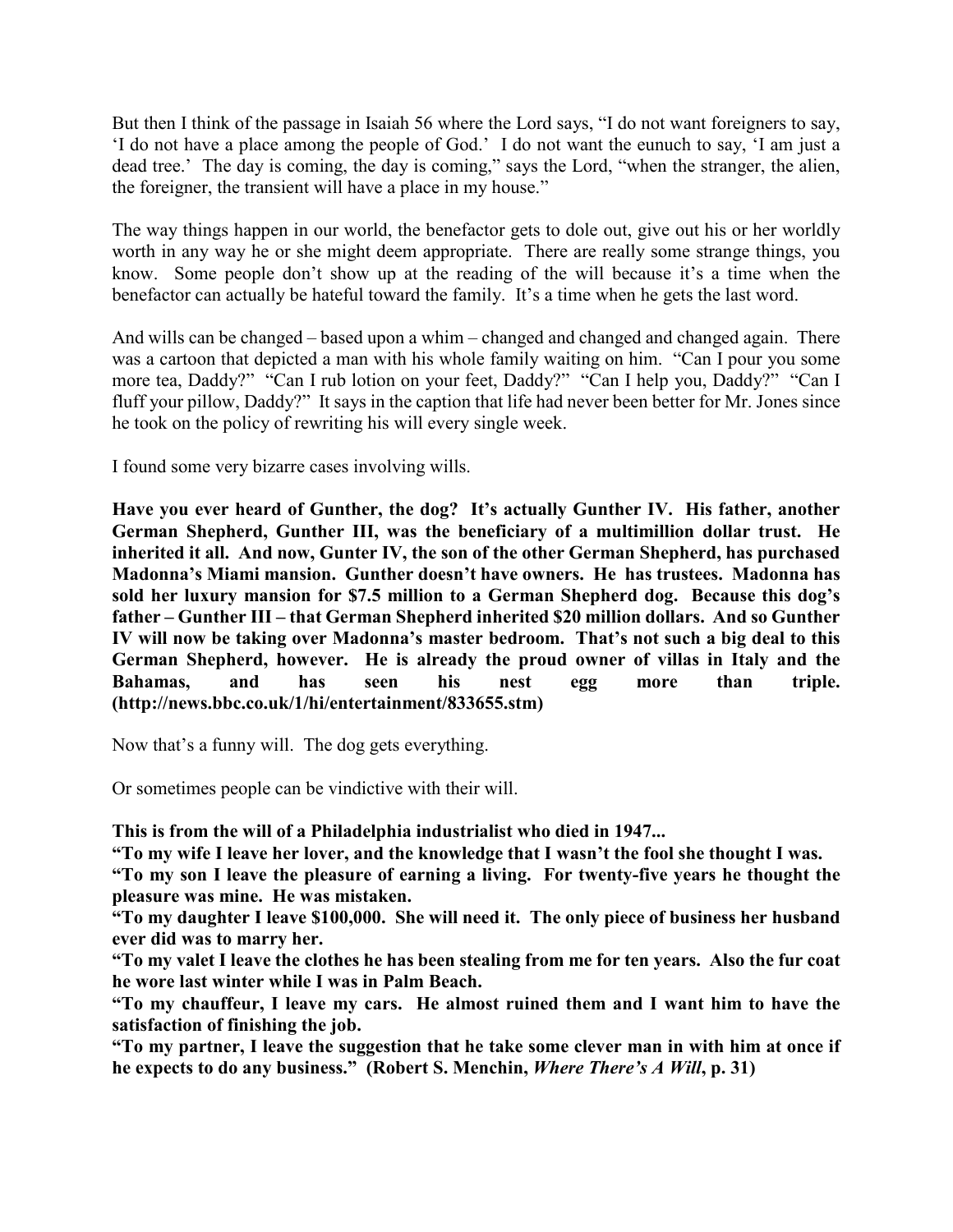In the book, *Where There's A Will*, that records odd and outlandish will, there is a **man in Boston who died whose will left his wife penniless unless she married again within five years. The reason given for this proviso was he wanted somebody else to find out how hard it was to live with her – truly a monstrous revelation of post-mortem spite. (p. 100)**

The will found in 1 Peter is not spiteful. And the room is filled to the rafters, I imagine, as they read this letter, as they read the will – finding the true inheritance of the people of God. The room is crowded as everybody waits and wonders, "What is it God is going to leave His children?"

It's here in 1 Peter that, like those folk, we, too, hope to hear our name called as Peter reads the will. We wait anxiously, as the people of God, to see exactly what it is that we've inherited. So this morning, get on the edge of your seat. Listen to the words of none other than Peter, himself, as he reads the will of God, the Father – what He has left to His children.

### Verse 3

"Blessed be the God and Father of our Lord Jesus Christ, who according to His great mercy has caused us to be born again to a living hope through the resurrection of Jesus Christ from the dead."

Even as the reading of the will begins, we can tell there is something wonderful, something unbelievable that awaits us, the people of God. He begins with "Blessed be God..." – a basic Jewish statement. Jewish piety prescribed that the benediction, "Blessed be He," should be pronounced whenever the name of God was uttered. It was a heartfelt outpouring of praise for the marvelous salvation God has brought us in Christ Jesus. "Blessed be God...blessed be He...the God and Father of our Lord Jesus Christ."

Those words themselves, "our Lord Jesus Christ," are an exultant cry of the redeemed. We, the redeemed – those saved from our sins, those saved from the power, the clutches of sin and death – we gladly acknowledge the incarnate Christ. The Christ in flesh. It is through Him that we have been brought into living fellowship with the Father who sent Him. So we call Him Lord – Lord Jesus Christ. When you call Jesus Lord, you acknowledge Him as your master, the one to whom we gladly give our obedience.

The inheritance we've received from God is only because of His mercy. Notice 1 Peter 1:3. "...according to His great mercy." Mercy is a feeling of pity and compassion toward the miserable. We're the miserable, and God has compassion and pity for us. We did nothing to deserve our great inheritance. But notice, it is not just mercy, but His *great* mercy that has caused us to be born again.

Our inheritance begins at the moment we profess Christ as Lord. Like John the Apostle, Peter depicts the beginning of becoming a child of God as a new birth, a commencement to a drastic new order.

This picture of the new birth is used throughout the New Testament.

- •Jesus tells Nicodemus, "Unless you are born again, you will not see the kingdom of God."
- •Titus 3:5 speaks of the beginning of the Christian life as a regeneration.
- •Ephesians 2:10 says that Christians have been created in Christ Jesus.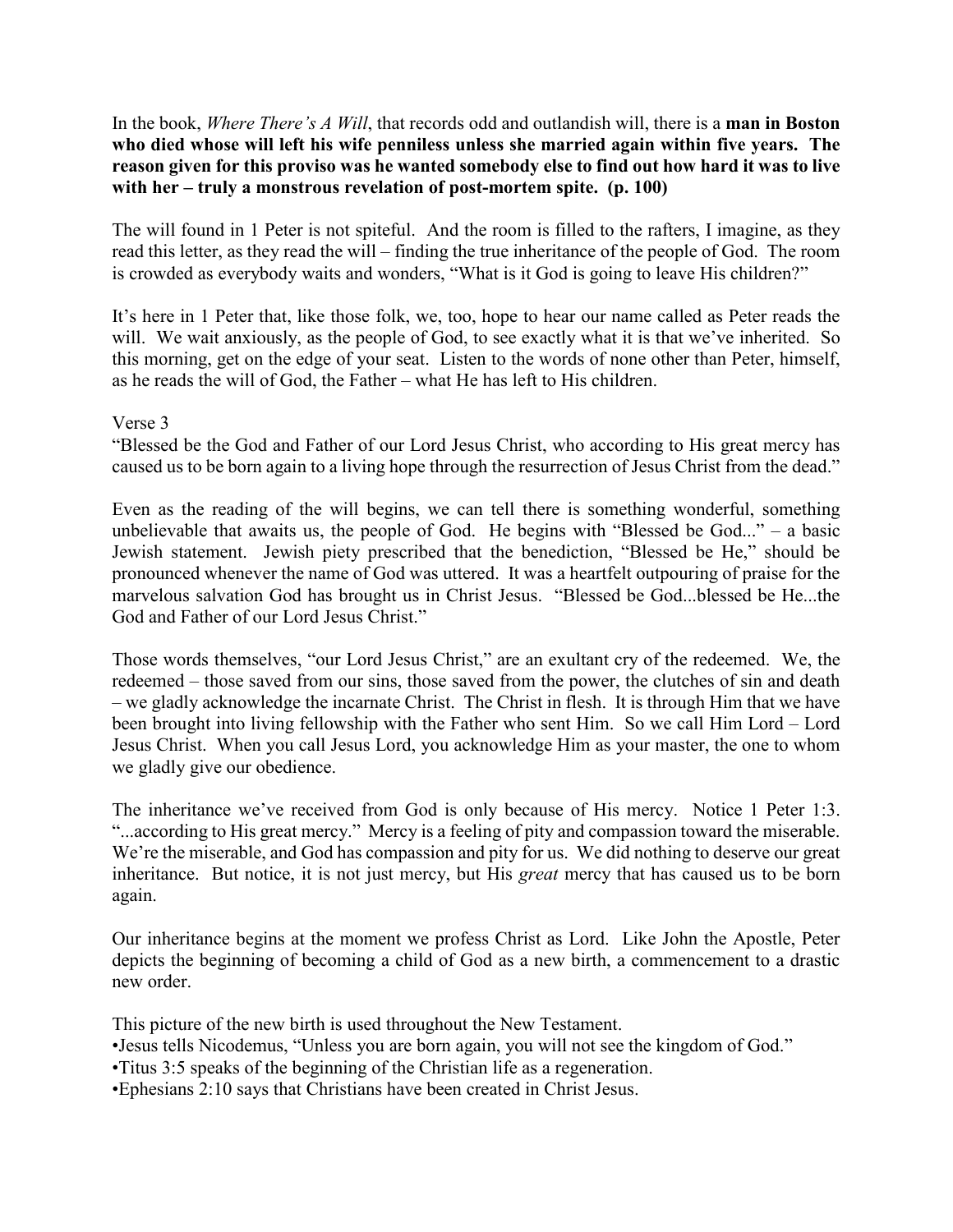•The Christian is a new creature, a new creation in 2 Corinthians 5:17 and Galatians 6:15.

The basis, the beginning of our inheritance is an actual participation in a new, God-given life. The inheritance we have received begins with a new birth and is completed at the consummation of the Kingdom, when Christ returns for the Church – His bride, His people.

Blessed be the God and Father of our Lord Jesus Christ. He's given us great mercy. He begins the inheritance process by leading us to be born again – born again to a living hope, a living hope based upon the resurrection of Jesus Christ from the dead.

We have a living hope because we have a living God. We have a living God because He has defeated death in the resurrection of Christ. This hope stands in contrast to the empty, frustrating, deceptive, and false hopes of this world. Trials and tribulations, difficulties and sufferings and hardships cannot steal away the hope of the people of God.

Someone has said we can live forty days without food, eight days without water, four minutes without air. But we can only live a few seconds without hope.

Hope is everything, isn't it?

**"Hope is the very stuff of life. It keeps the farmer on the tractor. It keeps the prisoner alive. It keeps the student in the books, and the patient watching for the morning. Hope fills present sacrifices with joy and keeps us at worthy tasks, even though the rewards are small and those who say 'thank you' are few. This hope of the Christian, though, is not whistling in the dark, nor is it activated by the spring flowers. Rather, it is grounded in the resurrection, the shaking of the dead in the power of the resurrected Lord and Savior, Christ Jesus." (Fred Craddock,** *Commentary on 1 Peter,* **p. 24)**

And what has He done for us? Look at verse 4. We're allowed to obtain an inheritance.

The inheritance, of course, is our salvation – salvation that begins with our new birth and salvation that ends with the coming of Christ. It is in contrast to the ancient people of God who had inherited an earthly possession, a Promised Land. Ours is not the Land of Canaan. Rather, it's the Kingdom of God.

How does he describe our inheritance? Listen to the Apostle Peter as he does so.

### **I. Our inheritance is death-proof.**

Notice the description in verse 4. It's imperishable. It's death-proof. It's incorruptible, some translations say. It's not subject to decay or dissolution. It belongs to the heavenly realm where neither moth nor rust doth consume (Matthew 6:20). It shows forth the nature of the incorruptible God (Romans 1:28; 1 Timothy 1:17).

The root of the adjective is the idea of "to corrupt" or "to destroy." Our inheritance is absolutely death-proof.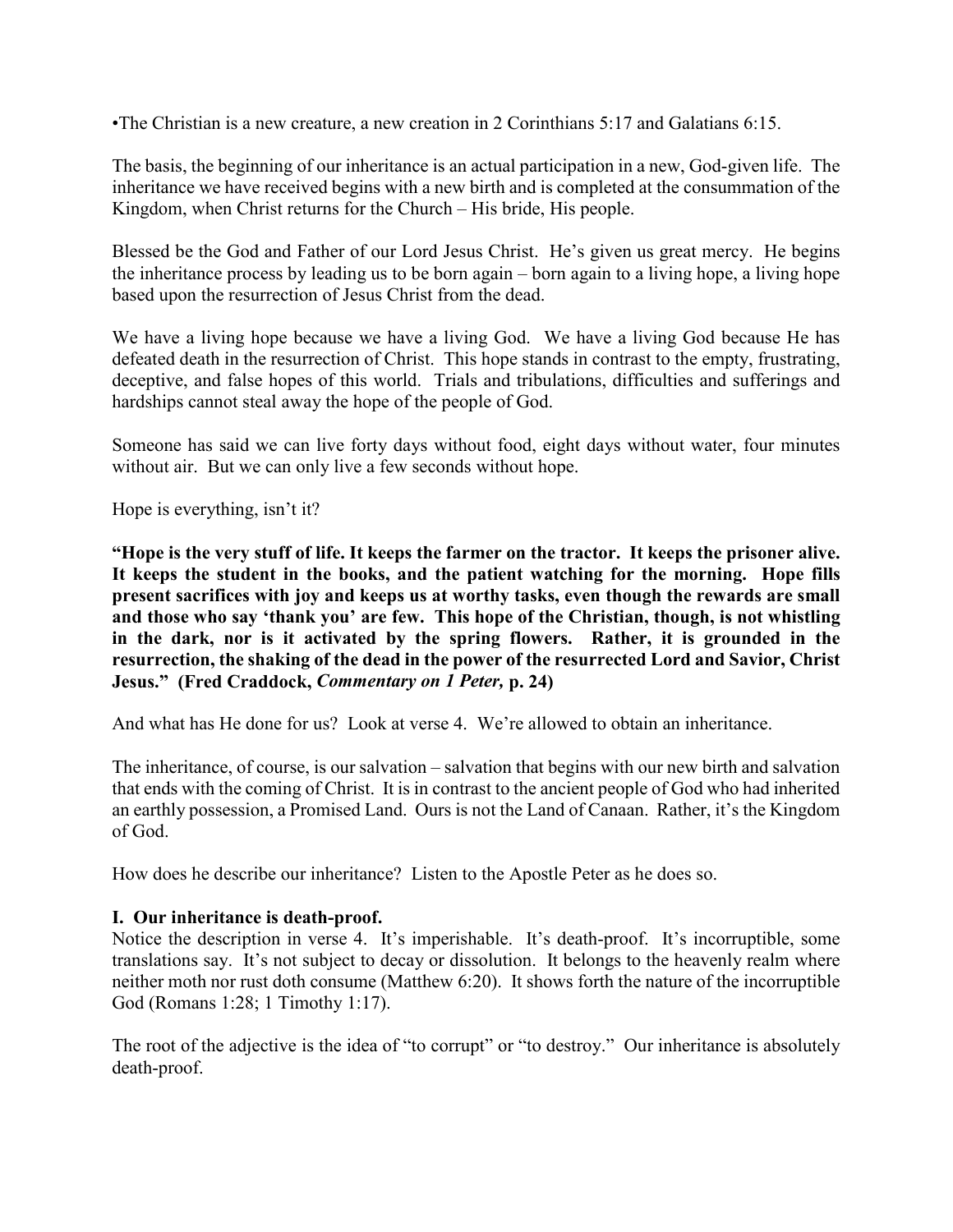He's already told us it's grounded in the resurrection of Christ Jesus in verse 3 – "...a living hope through the resurrection of Jesus Christ from the dead."

Make no doubt about it. The resurrection of Christ is the crowning point of Christ's redemptive work and the valid foundation for all of God's redeeming work for His people, both present and future. The resurrection is the apex, the climax of the gospel. It is when death is defeated. It is when victory is assured.

Paul said in 1 Corinthians 15 that without the resurrection of Christ there is no hope. You and I are still in our sins. We're a pitiful people. And God is a liar if Christ is not resurrected from the dead. Without the resurrection there is no Easter. With no Easter there is no church.

Our belief about God is a resurrection belief. When Christ died for you and when Christ died for me, He was ushered into the realm of the dead. He was in that disembodied state between death and the resurrection. But His bodily resurrection from the dead, out from among such as are dead people, was the demonstration that he is indeed the Son of God, the Savior of the world, and that His dying sacrifice is sufficient to cancel my sins and your sins and to satisfy the holiness of God. It is only in His resurrection that we have the hope and the guarantee of the resurrection of His people. As He has conquered death and entered upon the heavenly life of joy, so surely, will those who are members of the church where He is the head and we follow Him.

Praise be to God. Hallelujah. Know this morning that our inheritance of the Kingdom of God is absolutely death-proof.

Notice he says in 1 Peter 1:10-11 that in this working of Christ there were sufferings of Christ found by the prophets as they prophesied of the grace of God to come. They knew the sufferings, but also (notice verse 11) they knew the glories. And the greatest glory is the resurrection.

### **II. Not only is it death-proof, it's sin-proof.**

Notice the second descriptive term in verse 4. Undefiled. It's imperishable – it's death-proof. But also it's sin-proof. It's undefiled.

The root verb, "to defile," means to color something by painting or staining it. We are, in our inheritance, free from stain. We are unsusceptible to any stain or sin. Our inheritance – not we ourselves, but our inheritance – is uncontaminated by sin. Our inheritance has the very character of Christ, our great High Priest.

My inheritance and your inheritance is not based upon our good deeds or what we do. It is sinproof. It cannot be defiled. It is based upon what Christ has done on the cross.

### **III. It is time-proof.**

Here he says it will not fade away. This adjective, used only here in the New Testament, projects a picture of a lovely flower that never fades. What God has left you in His will as a child of God can never, ever perish, lose its power, diminish, or fade away. The attractiveness of what God has left for you – a place in the Kingdom of God, salvation – will never diminish or lose its charm for you.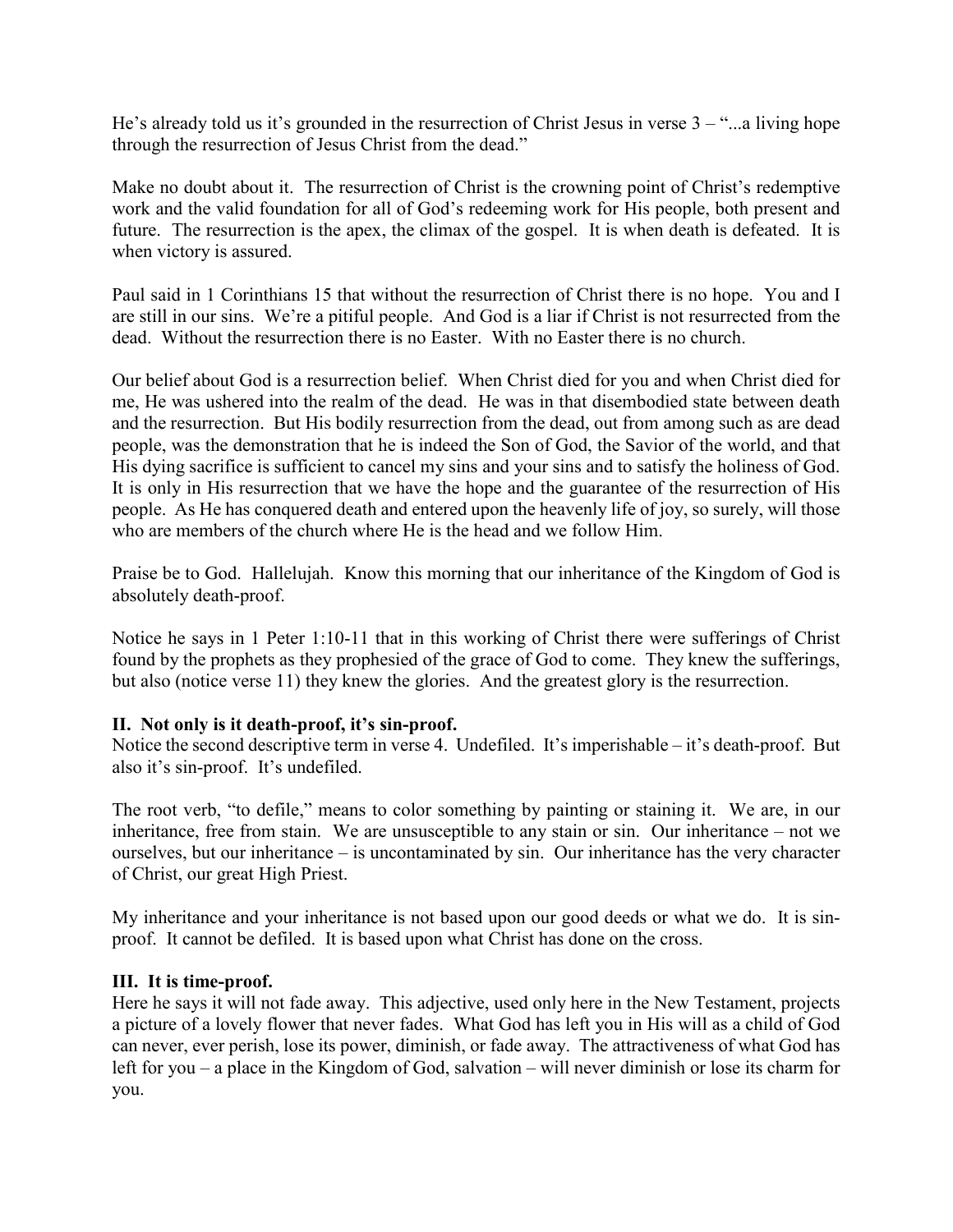It's exciting to hear that God has left for us an inheritance of salvation that began even when we were born again, born from above, and continues until the day Christ returns. It's absolutely deathproof. Death cannot take away what God has planned for us.

It's sin-proof. No matter my frailty, no matter my faultiness, no matter my fallenness, nothing I do can take away my inheritance because my sins are forgiven in the blessed name of Christ.

It's time-proof. The inheritance of the Kingdom of God will never fade away, never grow old, never wither or faint.

## **IV. It's reach-proof.**

Notice, "reserved in heaven for you."

Your inheritance is certain because of God's watchful care. It's immune from all the disasters that befall an inheritance on earth – catastrophic events like war, pandemics, can't touch our ultimate inheritance that comes from God the Father. For it is not even placed on earth. It's preserved in heaven above with God. It is, literally, beyond the reach of destructive forces.

But there is even better news. Not only is our inheritance death-proof and sin-proof and timeproof and reach-proof, but he tells us, finally, something about us, the beneficiaries of the inheritance. We (verse 5), those named in the will, are "protected by the power of God through faith for a salvation ready to be revealed in the last time."

We are guarded. We are kept. It's a military term indicating that the heirs need protection from enemies. And we've got that protection by the power of God. His power is all around us. It is in the sphere in which we live and move.

There is our inheritance (verse 5). A salvation revealed at the last time.

Lest they be confused about the suffering they experienced in the first century (and experiencing it, indeed, they were), he says rejoice in your inheritance despite the fact that you are now suffering. Notice in verse 6, they are distressed, for a little while, by various trials.

You're going to have a variety of trials and tests in your life, he says. But compared to eternity with God, they amount to absolutely nothing. Rejoice despite your trials and tribulations. For it is by these trials (verse 7) that your faith is tested to see if it is pure gold and not dross or waste. As the refiner tests the gold by heating it, to purify it, to see what is really precious, so we are tested by our trials to see if our faith is real.

And when our faith is real, notice verse 7, it "results in praise and glory and honor at the revelation of Jesus Christ."

There is no suffering more difficult to bear than suffering that cannot be understood or explained. Uninterpreted pain is most unbearable. So Peter tells them to see their trials as having a clarifying